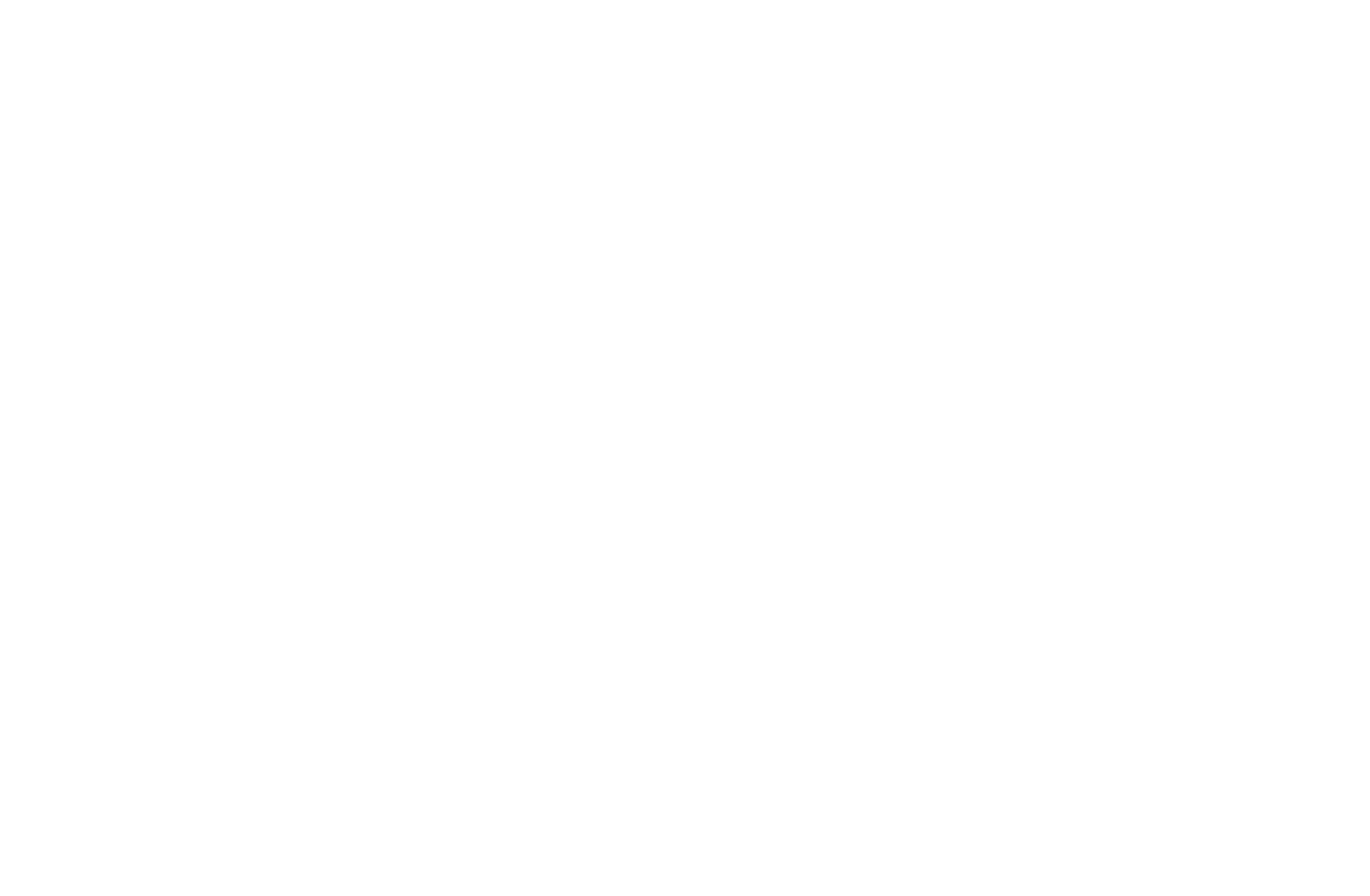| Lyall          | Hermione          | Scientific/Education Planning Committee<br>Invited Speaker/Faculty<br>Session Moderator/Chair/Coordinator<br>Committee (CME<br>Research<br>other) | No  |                        |                           |              |                             |             |              |                                                                                  |                                                                                                                              |
|----------------|-------------------|---------------------------------------------------------------------------------------------------------------------------------------------------|-----|------------------------|---------------------------|--------------|-----------------------------|-------------|--------------|----------------------------------------------------------------------------------|------------------------------------------------------------------------------------------------------------------------------|
| Bielicki       | Julia A           | <b>Invited Speaker/Faculty</b>                                                                                                                    | Yes | Novartis               |                           |              |                             | $\mathsf X$ | $\mathsf{X}$ |                                                                                  |                                                                                                                              |
| <b>Baker</b>   | Carol             | <b>Invited Speaker/Faculty</b>                                                                                                                    | Yes | Pfizer                 |                           | $\mathsf{X}$ |                             |             |              |                                                                                  |                                                                                                                              |
|                |                   |                                                                                                                                                   |     | Novartis               |                           | $\mathsf{X}$ |                             |             |              |                                                                                  |                                                                                                                              |
| <b>Burgner</b> | David             | <b>Invited Speaker/Faculty</b>                                                                                                                    | No  |                        |                           |              |                             |             |              |                                                                                  |                                                                                                                              |
| Connell        | Tom               | Scientific/Education Planning Committee<br>Invited Speaker/Faculty<br>Session Moderator/Chair/Coordinator<br>Poster/Oral Presenter                | No  |                        |                           |              |                             |             |              |                                                                                  |                                                                                                                              |
| Denison        | Mark              | <b>Invited Speaker/Faculty</b>                                                                                                                    | No  |                        |                           |              |                             |             |              |                                                                                  |                                                                                                                              |
| Dobson         | Simon             | <b>Invited Speaker/Faculty</b>                                                                                                                    | Yes |                        |                           |              | $\mathsf{X}$<br>$\mathsf X$ |             |              |                                                                                  |                                                                                                                              |
| Doherty        | Peter C           | <b>Invited Speaker/Faculty</b>                                                                                                                    | No  |                        |                           |              |                             |             |              |                                                                                  |                                                                                                                              |
| Edwards        | Morven            | <b>Invited Speaker/Faculty</b>                                                                                                                    | Yes | Novartis               |                           | $\mathsf{X}$ | $\mathsf X$                 |             |              |                                                                                  |                                                                                                                              |
| Faust          | Saul              | Scientific/Education Planning Committee<br>Invited Speaker/Faculty                                                                                | Yes | Actelion               |                           | $\mathsf{X}$ |                             |             |              | No personal<br>fees (all to<br>institution)                                      |                                                                                                                              |
|                |                   |                                                                                                                                                   |     | Astellas Pharma        |                           | X            |                             |             |              | No personal<br>fees (all to<br>institution)                                      |                                                                                                                              |
|                |                   |                                                                                                                                                   |     | Cubist                 |                           | $\mathsf{X}$ |                             |             |              | No personal<br>fees (all to<br>institution)                                      |                                                                                                                              |
|                |                   |                                                                                                                                                   |     | GlaxoSmithKline        | $\mathsf{X}$              |              | $\sf X$                     |             |              | No personal<br>fees (all to<br>institution)                                      |                                                                                                                              |
|                |                   |                                                                                                                                                   |     | Pfizer                 |                           | X            | $\boldsymbol{\mathsf{X}}$   |             |              | No personal<br>fees (all to<br>institution)                                      |                                                                                                                              |
|                |                   |                                                                                                                                                   |     | Novartis               |                           |              | $\boldsymbol{X}$            |             |              | No personal<br>fees (all to<br>institution)                                      |                                                                                                                              |
|                |                   |                                                                                                                                                   |     | Sanofi-Aventis         |                           |              | $\boldsymbol{X}$            |             |              | No personal<br>fees (all to<br>institution)                                      |                                                                                                                              |
| Ferguson       | Wendy             | Scientific/Education Planning Committee<br>Invited Speaker/Faculty<br>Session Moderator/Chair/Coordinator                                         | No  |                        |                           |              |                             |             |              |                                                                                  |                                                                                                                              |
| Foster         | Tim               | <b>Invited Speaker/Faculty</b>                                                                                                                    | No  |                        |                           |              |                             |             |              |                                                                                  |                                                                                                                              |
| Healy          | Catherine<br>Mary | Scientific/Education Planning Committee<br>Invited Speaker/Faculty                                                                                | Yes | Sanofi-Aventis         |                           |              | $\boldsymbol{\mathsf{X}}$   |             |              |                                                                                  |                                                                                                                              |
|                |                   | Session Moderator/Chair/Coordinator                                                                                                               |     | Novartis               |                           | $\mathsf{X}$ | $\boldsymbol{\mathsf{X}}$   |             |              |                                                                                  |                                                                                                                              |
| Kimberlin      | David             | Scientific/Education Planning Committee<br>Invited Speaker/Faculty<br>Session Moderator/Chair/Coordinator                                         | Yes | GlaxoSmithKline        |                           |              | $\boldsymbol{X}$            |             |              | One of dozens<br>All monies go<br>directly to my<br>university and<br>not to me. | Valganciclovir and<br>of study sites. ganciclovir in congenital<br>CMV disease                                               |
|                |                   |                                                                                                                                                   |     | <b>Gilead Sciences</b> |                           |              | $\boldsymbol{\mathsf{X}}$   |             |              | One of dozens<br>All monies go<br>directly to my<br>university and<br>not to me. | Valganciclovir and<br>of study sites. ganciclovir in congenital<br>CMV disease                                               |
| Knowles        | Susan             | Invited Speaker/Faculty<br>Session Moderator/Chair/Coordinator<br>Poster/Oral Presenter<br>Committee (CME<br>Research<br>other)                   | No  |                        |                           |              |                             |             |              |                                                                                  |                                                                                                                              |
| Lachman        | Helen             | Invited Speaker/Faculty                                                                                                                           | Yes | Novartis               | $\boldsymbol{\mathsf{X}}$ | X            | $\boldsymbol{X}$            |             |              |                                                                                  | Anakinra,<br>canakinumab,<br>tocilizumab, etanercept,<br>colchicine for the<br>treatment of<br>autoinflammatory<br>syndromes |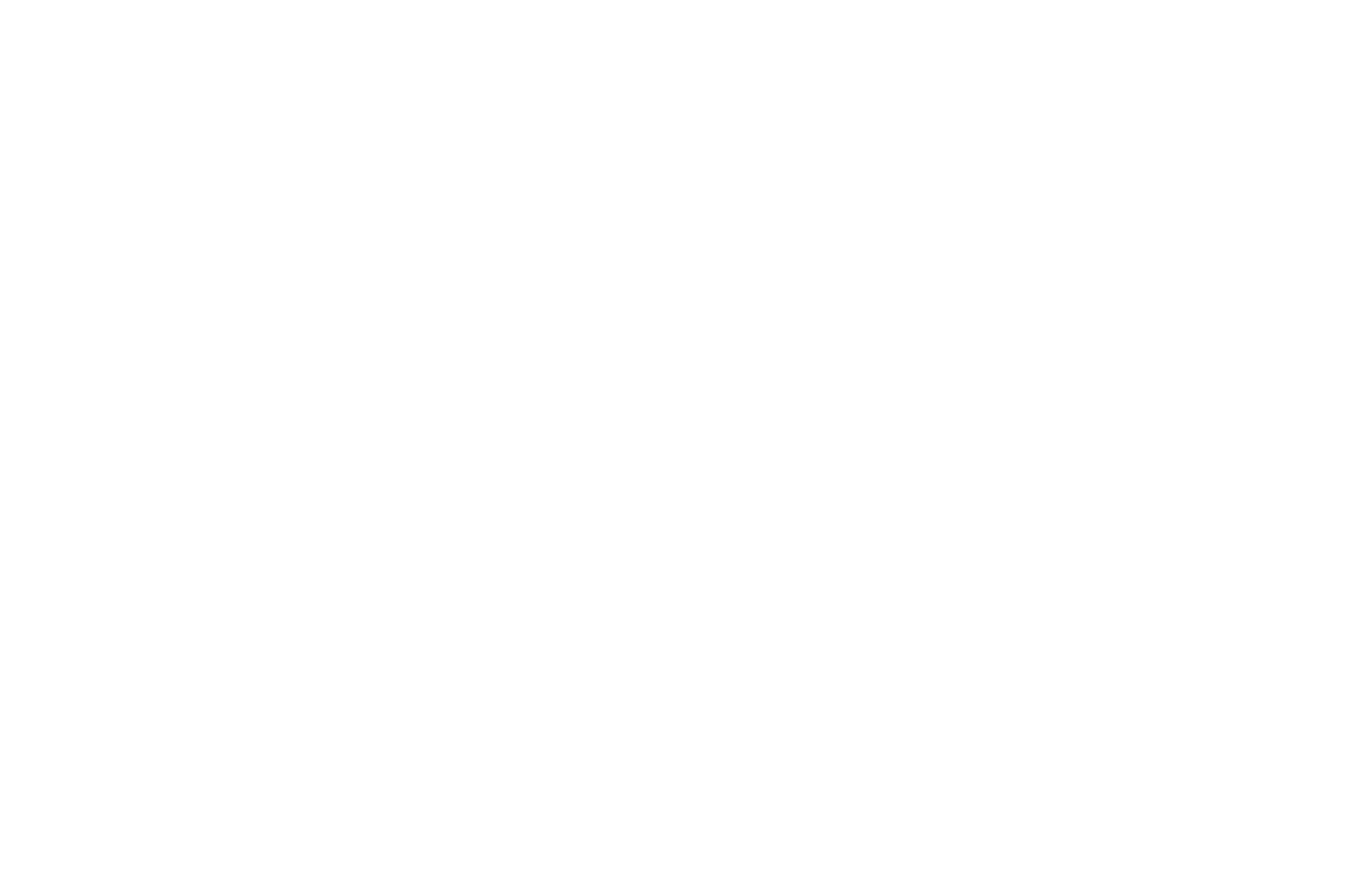| Lachman    | Helen     | Invited Speaker/Faculty                                                                                   | Yes | SOBI                   | $\mathsf{X}$ |              |                |  |                           |  | Anakinra,<br>canakinumab,<br>tocilizumab, etanercept,<br>colchicine for the<br>treatment of<br>autoinflammatory<br>syndromes                                                                                                                                                                                 |
|------------|-----------|-----------------------------------------------------------------------------------------------------------|-----|------------------------|--------------|--------------|----------------|--|---------------------------|--|--------------------------------------------------------------------------------------------------------------------------------------------------------------------------------------------------------------------------------------------------------------------------------------------------------------|
| Leahy      | Ronan     | Scientific/Education Planning Committee<br>Invited Speaker/Faculty<br>Session Moderator/Chair/Coordinator | No  |                        |              |              |                |  |                           |  |                                                                                                                                                                                                                                                                                                              |
| O Sullivan | Ronan     | Scientific/Education Planning Committee<br>Invited Speaker/Faculty                                        | No  |                        |              |              |                |  |                           |  |                                                                                                                                                                                                                                                                                                              |
| Persaud    | Deborah   | <b>Invited Speaker/Faculty</b>                                                                            | No  |                        |              |              |                |  |                           |  |                                                                                                                                                                                                                                                                                                              |
| Riordan    | Andrew    | Invited Speaker/Faculty                                                                                   | No  |                        |              |              |                |  |                           |  | Amphoteracin for<br>visceral leishmaniasis                                                                                                                                                                                                                                                                   |
| Roilides   | Emmanuel  | <b>Invited Speaker/Faculty</b>                                                                            | Yes | Astellas Pharma        | $\mathsf{X}$ | $\mathsf{X}$ |                |  |                           |  |                                                                                                                                                                                                                                                                                                              |
|            |           | Session Moderator/Chair/Coordinator<br>Poster/Oral Presenter                                              |     | Cubist                 |              |              | $\pmb{\times}$ |  |                           |  |                                                                                                                                                                                                                                                                                                              |
|            |           | Committee (CME<br>Research                                                                                |     | <b>Gilead Sciences</b> | $\mathsf{X}$ | $\mathsf{X}$ | $\mathsf{X}$   |  |                           |  |                                                                                                                                                                                                                                                                                                              |
|            |           | other)                                                                                                    |     | GlaxoSmithKline        | $\mathsf{X}$ |              |                |  |                           |  |                                                                                                                                                                                                                                                                                                              |
|            |           |                                                                                                           |     | Merck                  | $\mathsf{X}$ | $\mathsf{X}$ | $\mathsf{X}$   |  |                           |  |                                                                                                                                                                                                                                                                                                              |
|            |           |                                                                                                           |     | Novartis               | $\mathsf X$  |              |                |  |                           |  |                                                                                                                                                                                                                                                                                                              |
|            |           |                                                                                                           |     | Pfizer                 | $\mathsf{X}$ | $\mathsf{X}$ | $\mathsf{X}$   |  |                           |  |                                                                                                                                                                                                                                                                                                              |
|            |           |                                                                                                           |     |                        |              |              |                |  |                           |  |                                                                                                                                                                                                                                                                                                              |
| Shanahan   | Fergus    | Invited Speaker/Faculty                                                                                   | Yes | Alimentary Health Ltd  |              |              |                |  | $\mathsf X$               |  |                                                                                                                                                                                                                                                                                                              |
| Tookey     | Pat       | Invited Speaker/Faculty                                                                                   | No  |                        |              |              |                |  |                           |  |                                                                                                                                                                                                                                                                                                              |
| Walters    | Sam       | Invited Speaker/Faculty                                                                                   | No  |                        |              |              |                |  |                           |  |                                                                                                                                                                                                                                                                                                              |
| Jhaveri    | Ravi      | Invited Speaker/Faculty                                                                                   | Yes | <b>Gilead Sciences</b> |              |              |                |  | $\boldsymbol{\mathsf{X}}$ |  | Discussing potential<br>treatment of children<br>with HCV using drugs<br>only approved for adults                                                                                                                                                                                                            |
|            |           |                                                                                                           |     | Merck                  |              |              | $\mathsf X$    |  |                           |  | Discussing potential<br>treatment of children<br>with HCV using drugs<br>only approved for adults                                                                                                                                                                                                            |
|            |           |                                                                                                           |     | AstraZeneca            |              |              | $\mathsf{X}$   |  |                           |  | Discussing potential<br>treatment of children<br>with HCV using drugs<br>only approved for adults                                                                                                                                                                                                            |
| Monnet     | Dominique | <b>Invited Speaker/Faculty</b>                                                                            | No  |                        |              |              |                |  |                           |  |                                                                                                                                                                                                                                                                                                              |
| Nachman    | Sharon    | Invited Speaker/Faculty<br>Session Moderator/Chair/Coordinator                                            | No  |                        |              |              |                |  |                           |  |                                                                                                                                                                                                                                                                                                              |
| Ross       | Shannon   | <b>Invited Speaker/Faculty</b>                                                                            | Yes | GlaxoSmithKline        |              |              | $\mathsf{X}$   |  |                           |  |                                                                                                                                                                                                                                                                                                              |
| Katz       | Sam       | Invited Speaker/Faculty                                                                                   | No  |                        |              |              |                |  |                           |  |                                                                                                                                                                                                                                                                                                              |
| Seddon     | James     | Invited Speaker/Faculty                                                                                   | No  |                        |              |              |                |  |                           |  | Many drugs used<br>commonly for paediatric<br>drug-resistant<br>tuberculosis (the<br>fluoroquinolones,<br>linezolid etc.) while<br>licenced are not<br>licenced for<br>tuberculosis. I will also<br>discuss some drugs<br>that may be available in<br>the near future which<br>are currently not<br>licenced |